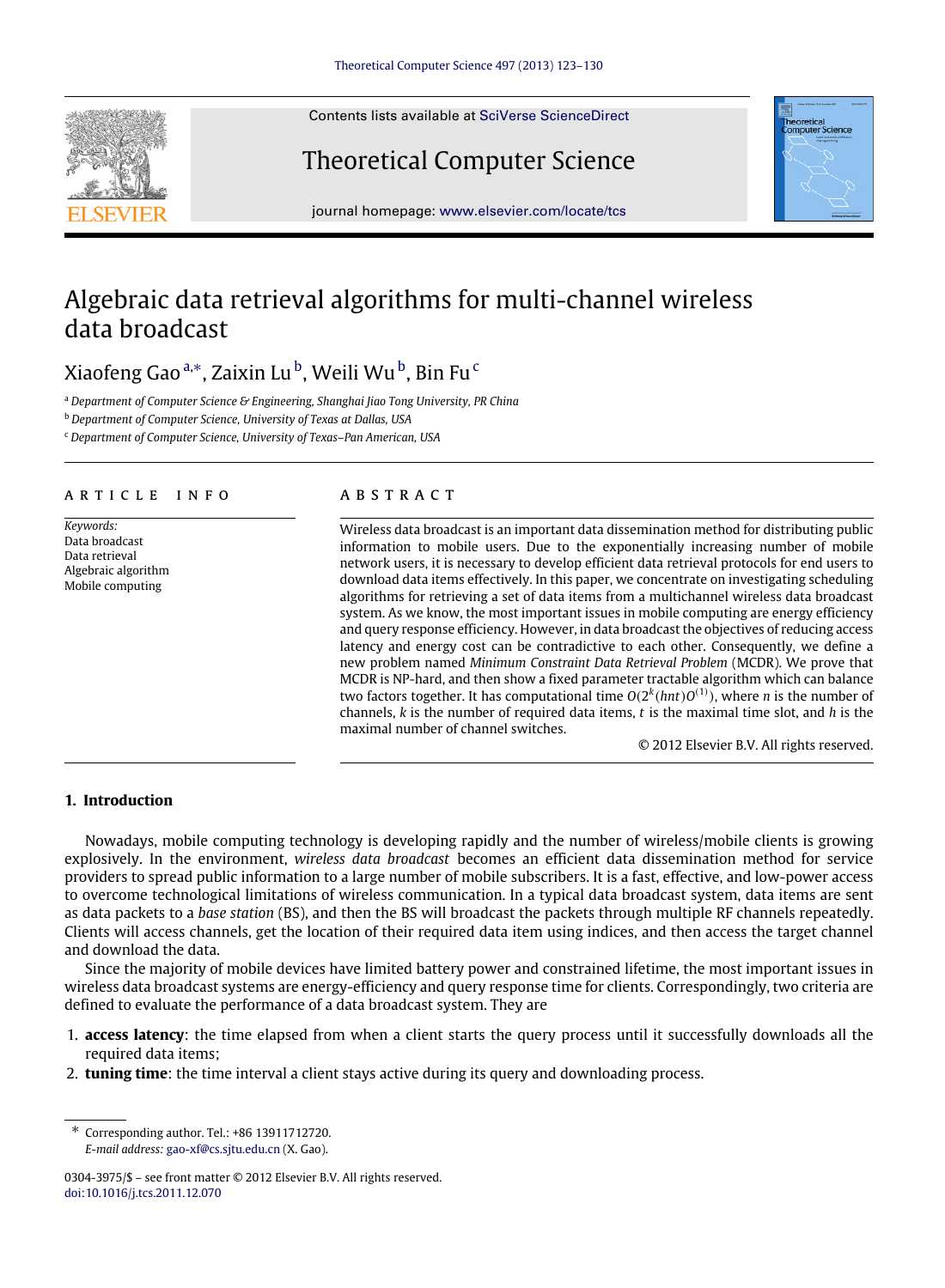Here "active" means the status when a mobile device processes operations. According to the architectural enhancements, each mobile device has an *active mode* and a *doze mode*. It processes operations only in the active mode, while it ''sleeps'' in the doze mode to save energy. The energy consumed in the active mode is usually 20–30 times higher than that in the doze mode.

Intuitively, a critical problem to improve the performance of a wireless data broadcast system is to reduce the access latency and tuning time. Index technology can help in reducing tuning time significantly. Using a predefined index structure (e.g., Distributed Index [\[8\]](#page-7-0), Huffman Tree [\[11\]](#page-7-1), Hash Table [\[18\]](#page-7-2), Exponential Index [\[19\]](#page-7-3), Signature Tree [\[21\]](#page-7-4)), a client can get an estimated waiting offset and channel location for its required datum. Then it tunes off during the offset, and tunes in to the corresponding channel right before the target datum appears. Formally, in an indexed multi-channel wireless data broadcast system, a client needs three steps to retrieve a datum:

- 1. **Initial probe**: tune in a broadcast channel (usually an arbitrary channel or an index channel) and find the closest index packet;
- 2. **Index search**: search through indices, find the time offset and channel location of the requested datum;
- 3. **Data retrieval**: tune in target channel and download the datum when it appears.

Different index techniques may bring different searching processes, but no matter what index technique is used, by the end of the searching process, clients should get the information of time offset and residence channel of requested data. Since in this paper we focus on the data retrieval process, we omit the discussion of the searching process and index constructions, and assume we know the locations of the required data.

A client may require more than one datum. In this case, for a required data set, the client needs to get the location of every datum, order them as a permutation, and download them one by one sequentially. If the order of data items is not appropriate, the client may spend unnecessarily extra time for downloading. Thus, a time efficient schedule for data retrieval is very important to reduce access latency and improve system efficiency. Moreover, during the data retrieval process, the tuning time is always the time needed for downloading the required data set. However, if two data items are located on different channels, a client should ''hop'' (also called switch) from one channel to another. Say, disconnect from one communication channel, and then construct a connection to another channel. Hop among channels costs additional high energy consumption [\[7\]](#page-7-5). Therefore, the total hop count during the data retrieval process also has a notable impact on the energy efficiency of a data retrieval protocol.

Combining the two impacts together, we attempt to determine an optimal permutation pattern for retrieving a required data set on a multi-channel data broadcast system, such that a client can spend minimum time and minimum energy to download all required data items. However, reducing access latency may be contradictary to reducing energy (hop count) at the same time. In Section [3](#page-2-0) we provide an example to illustrate this contradiction in detail. To balance the two objectives together, we provide two parameters, *n* and *h*, as constraints for access latency and hop count, then define the *Minimum Constraint Data Retrieval Problem* (MCDR). In MCDR, we either bound access latency *n* and minimize the hop counts, or bound *h*, and minimize access latency for the data retrieval process.

We prove that MCDR is NP-hard by a reduction from the vertex cover problem. Then we present an algebraic algorithm for the data retrieval problem in multi-channel environments. It can detect whether a given problem has a schedule to download all the requested data before time *t* and with at most *h* channel switchings in *O*(2 *k* (*nht*) *O*(1) ) time, where *n* is the number of channels and *k* is the number of required data items. We also provide a fixed parameter tractable (FPT) algorithm with computational time  $O(2^l(nht)^{O(1)})$ . It can determine whether there is a scheduling to download *l* data items from data set *D* in at most *n* time slots and at most *h* channel switches. The service provider can adjust *n* and *h* freely to fit their own requirements.

The rest of this paper is organized as follows. In Section [2](#page-1-0) we study previous literature related to the MCDR problem. In Section [3](#page-2-0) we discuss the system model, problem requirement, and the formal definition of MCDR, and prove the NP-hardness of this problem. In Section [4](#page-4-0) we describe our algorithm construction with a correctness proof and theoretical analysis, while in Section [5](#page-7-6) we give a conclusion and future work on our research.

## <span id="page-1-0"></span>**2. Previous works**

Scheduling is an important issue in the area of wireless data broadcast. Acharya et al. first proposed the scheduling problem for data broadcast [\[1\]](#page-7-7), and Prabhakara et al. suggested the multi-channel model for data broadcast to improve the data delivery performance [\[14\]](#page-7-8). Since then, many works have been done for scheduling data on multiple channels to reduce the expected access time [\[20](#page-7-9)[,22,](#page-7-10)[2\]](#page-7-11). Besides, some researches began to study how to allocate dependent data on broadcast channels (see, e.g., [\[10,](#page-7-12)[19](#page-7-3)[,21,](#page-7-4)[5](#page-7-13)[,6\]](#page-7-14)). With respect to index, many methods have been proposed to improve the search efficiency in data broadcast systems (see, e.g., [\[8,](#page-7-0)[16](#page-7-15)[,18,](#page-7-2)[19](#page-7-3)[,21\]](#page-7-4)). Furthermore, Jung et al. proposed a tree-structured index algorithm that allocates indices and data on different channels [\[11\]](#page-7-1). Lo and Chen designed a parameterized schema for allocating indices and data optimally on multiple channels such that the average expected access latency is minimized [\[12\]](#page-7-16).

In terms of data retrieval scheduling, Hurson et al. proposed two heuristic algorithms for downloading multiple data items from multiple channels [\[7\]](#page-7-5). Shi et al. investigated how to schedule multiple processes to download a set of data items [\[15\]](#page-7-17). Both of them investigate the data retrieval problem by assuming that the data are allocated on multiple channels without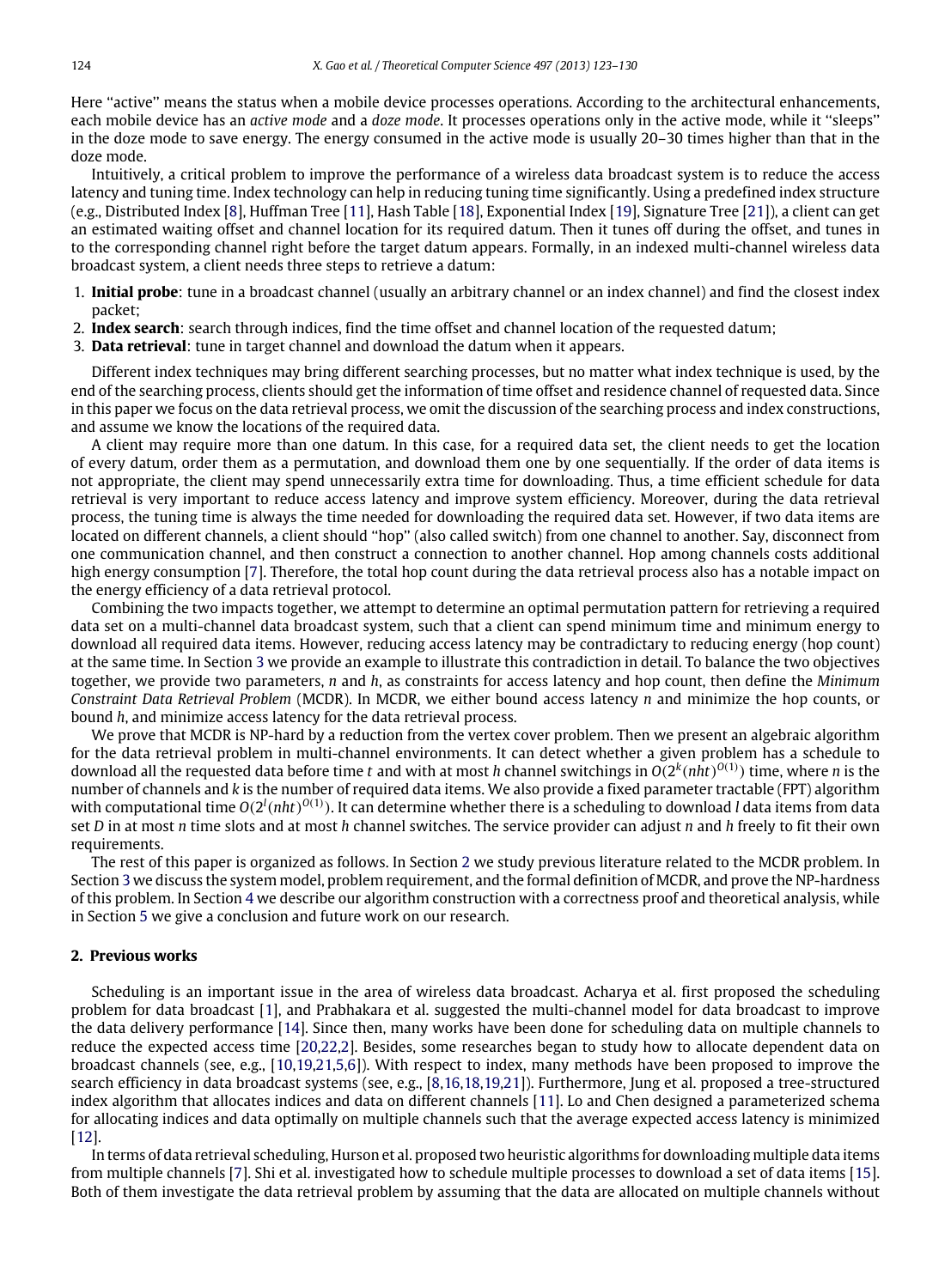<span id="page-2-1"></span>



<span id="page-2-2"></span>



replication. However, as shown in the prior studies [\[1](#page-7-7)[,4](#page-7-18)[,3,](#page-7-19)[13\]](#page-7-20), employing data replication in data broadcast programs will reduce the expected access time.

[Fig.](#page-2-1) [1](#page-2-1) shows why disseminating replicative data by multiple channels can reduce both access time and energy consumption. The first program allocates data without replication.  $d_1$  and  $d_2$  are separately scheduled on channels  $c_1$  and  $c_2$ , we can download  $d_1$  or  $d_2$  in one time slot, but we need at least 3 time slots and 1 channel switching to download both  $d_1$  and  $d_2$  in such a system. If we allocate data on channels in the way of program 2, we can still retrieve each datum in one time slot and we can retrieve both of them in 2 time slots without channel switching.

In this paper, we develop an algebraic algorithm to efficiently retrieve multiple data from multiple channels, in which data items can have different lengths and can be broadcasted multiple times in one broadcast cycle on multiple channels. Each channel may have different bandwidth as well.

#### <span id="page-2-0"></span>**3. Problem formulation**

In this section, we discuss our system model in detail. Firstly we assume that a client wants to download a group of *k* data items  $D = \{d_1, d_2, \ldots, d_k\}$ . Each data item may have different size. Those data items are broadcasted on *n* different channels repeatedly together with many other data items. The channel set is  $C = \{c_1, c_2, \ldots, c_n\}$ . Each channel may have different bandwidth and broadcast cycle length. Let the time to download the smallest transmission packet be a unit time, and the length of *d<sup>i</sup>* can be represented as *l<sup>i</sup>* (also referred to as downloading time).

Assume there is s special channel used for indices, and clients firstly access this channel and get the locations (channel id and time offsets) of the required data set. Next, they will access data channels to download the corresponding data items one after another. Assume the time when the client gets all the location information of the data set is the starting point  $(t = 0)$ , then the target becomes how to download *k* known data from *n* channels efficiently.

#### *3.1. Switch constraint*

Note that if a client is downloading a datum from channel  $c_i$  at time  $t_0$ , then it cannot switch to channel  $c_j$ , where  $j\neq i$ , to download another datum at time  $t_0 + 1$ . The reason is that switching the channels takes time, and if a client wants to download data from another channel, at least one time unit is needed for channel switching. [Fig.](#page-2-2) [2](#page-2-2) gives a typical process of data retrieval in multi-channel broadcast environments. The query data set is  $\{d_1, d_3, d_5\}$ , and a user can download data objects  $d_1$  and  $d_3$  from channel  $c_1$ , and then switch to channel  $c_3$  at time  $t = 6$  to download data object  $d_5$  at time  $t = 7$ . However, after time  $t = 5$ , the user cannot switch from channel  $c_1$  to  $c_2$  to download datum  $d_5$  at time  $t = 6$ . From [Fig.](#page-2-2) [2,](#page-2-2) we also can get that the bandwidths of different channels are not necessarily the same. Actually, the bandwidth of channel  $c_2$  is twice that of  $c_1$  or  $c_3$ , thus  $d_3$  or  $d_5$ , which take two time slots on  $c_1$  or  $c_3$ , can be broadcasted in one time unit by  $c_2$ .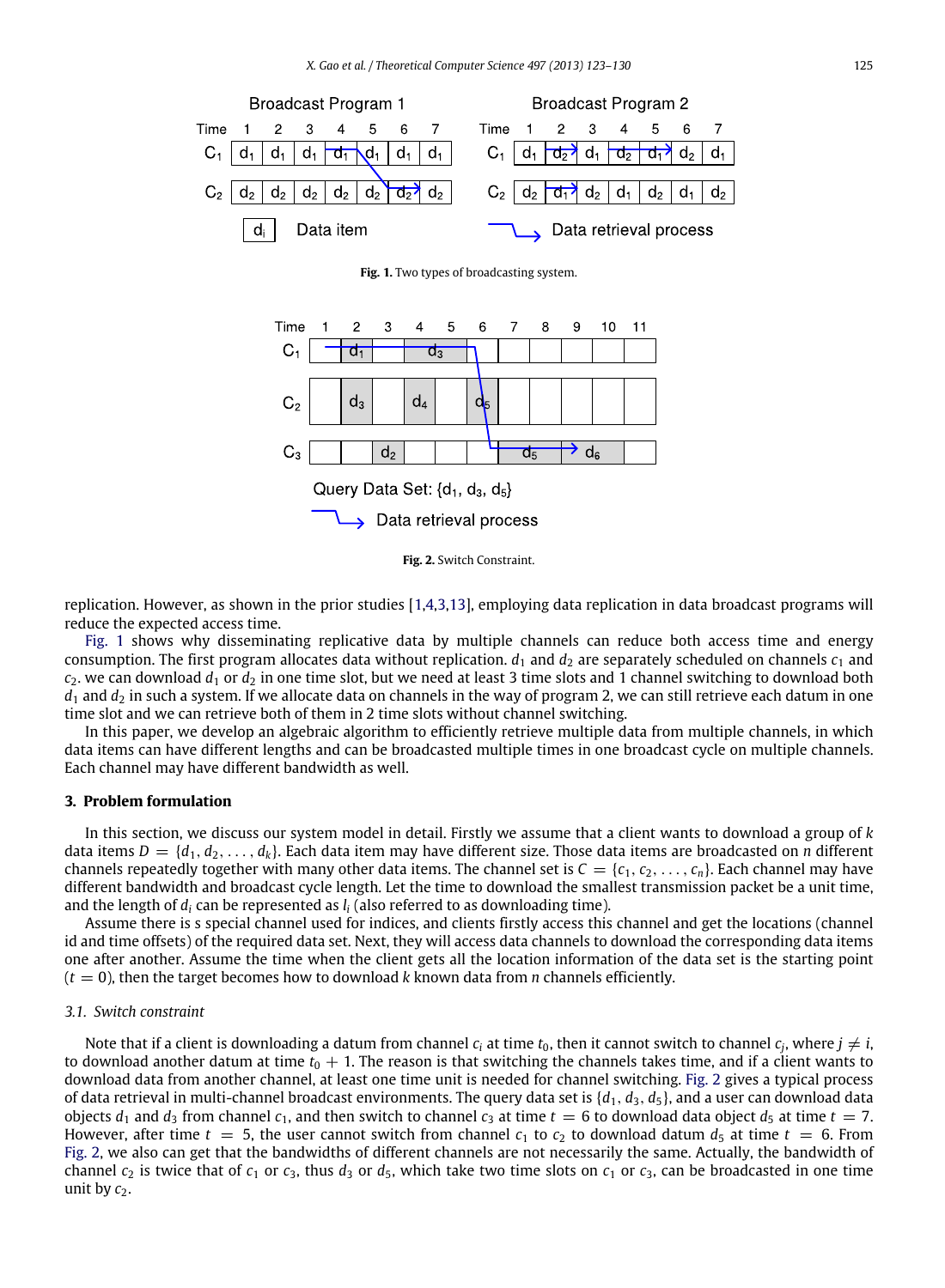<span id="page-3-0"></span>

**Fig. 3.** Example of possible objective contradiction.

#### *3.2. Evaluation criteria*

As we mentioned in Section [1,](#page-0-4) the *access latency*, *tuning time*, and *energy consumption* are the most important criteria to evaluate the efficiency of a downloading process; we want to design a data retrieval protocol with minimum access latency, minimum tuning time, and minimum energy consumption. Let us then further discuss these three impacts.

- **Tuning time**: Since we know the location of each data item, the tuning time in this problem is always the same (the length of all data, $\sum_{i=1}^k l_i$ ). So we can ignore this factor.
- **Energy consumption**: The energy consumption of the data retrieval problem comes from two parts: the energy of data downloading and the energy of channel switching. Since the first part always remains the same, we focus on how to reduce the number of channel switches (hop counts).
- **Access latency**: In this problem we define the access latency from  $t = 0$  to the time when all the data have been downloaded successfully.

Therefore, we hope to find an algorithm to download *k* data items with minimum time duration and minimum switch numbers. However, these two factors are in conflict with one another. The following figure is an example of the conflict.

In the broadcast program shown in [Fig.](#page-3-0) [3,](#page-3-0) suppose the grey data items {1, 2, 3, 4} are the request. The starting point of the retrieval process is at  $t = 1$ . If we want to minimize the access latency, the request should be retrieved in the order " $3 \to 1 \to 4 \to 2$ " which takes only 7 time units but needs 3 switches. However, if we want to minimize the switches, the best retrieval order should be " $3 \rightarrow 4 \rightarrow 2 \rightarrow 1$ " which needs only 1 switch but takes 12 time units. This example shows that access latency and number of switches cannot be minimized at the same time.

#### *3.3. Minimum constraint data retrieval problem*

As a consequence, we want to fix one factor and minimize another objective, and thus define the *Minimum Constraint Data Retrieval Problem*. The formal definition is shown as follows.

**Definition 1** (*Minimum Constraint Data Retrieval Problem*). Given *k* target data  $D = \{d_1, \ldots, d_k\}$  located on *n* different channels  $C = \{c_1, \ldots, c_n\}$ . Each  $d_i$  has length  $l_i$ , and is located at some position on channel  $c_j$ . Each channel has different bandwidth and different broadcast cycle length. If we fix a switch (latency) parameter *h* (*t*), then the *Minimum Constraint Data Retrieval Problem* is to find a minimum access latency (switch-number) data retrieval schedule, with at most *h* switches (*t* access latency).

Let a tuple  $s=\{i_s,j_s,t_s,t_s'\}$  denote that the data  $d_{i_s}$  can be downloaded from channel  $c_{j_s}$  during the time span [ $t_s,t_s'$ ], then it is clear that a valid data retrieval schedule is a sequence of *k* intervals  $s_1, s_2, \ldots, s_k$ , each tuple corresponds to a distinct data item in *D* and there are no conflicts between any two of the *k* tuples. To analyze the NP-hardness, we then define the decision problem of MCDR.

**Definition 2** (*Decision MCDR*)**.** Given a data set *D*, a channel set *C*, a time threshold *t* and a switching threshold *h*, find a valid data retrieval schedule to download all the data in *D* from *C* before time *t* with at most *h* switchings.

**Theorem 1.** *The MCDR problem is NP-hard.*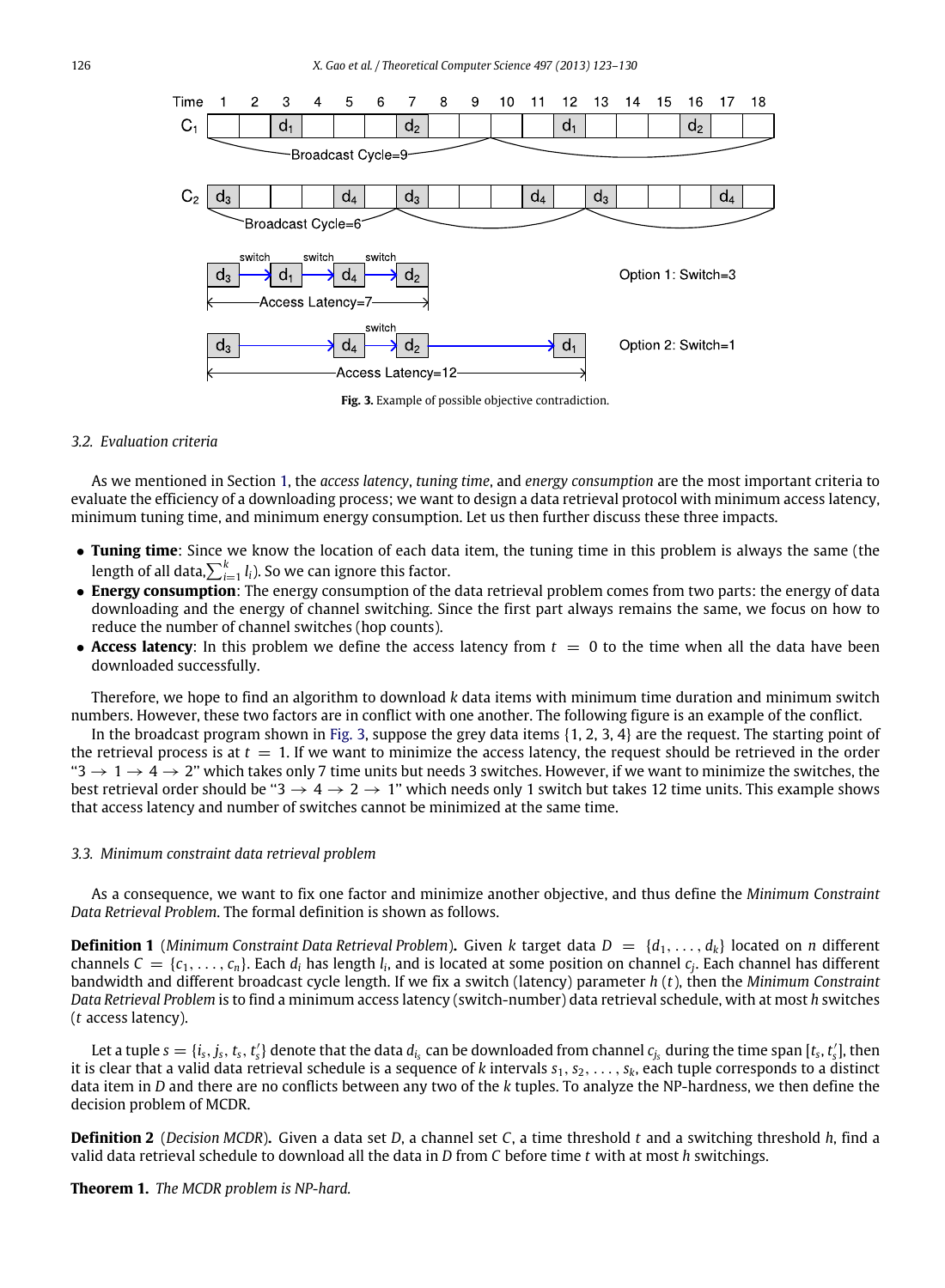<span id="page-4-1"></span>

**Fig. 4.** Example of VC reduction.

**Proof.** We use *VC*  $\leq_p$  *MCDR* to prove this theorem. Here *VC* is the decision problem of Vertex Cover: say, given a graph *G* = (*V*, *E*), we want to find a minimum size vertex subset *VC* ⊆ *V* such that for any edge  $(v_i, v_j) \in E$ , either  $v_i \in V$ C or  $v_i \in VC$ . An instance of Vector Cover is: given a graph  $G = (V, E)$  and integer k, does it have a vertex cover *VC* with size k. Then we construct an instance of MCDR from *G* and *k* as follows.

- For each vertex  $v_i \in V$ , define a channel  $v_i$ . Define another *k* channels  $b_1, \ldots, b_k$ . Then the channel set is  $C =$  $\{v_1, \ldots, v_{|V|}, b_1, \ldots, b_k\}$ . In total  $|V| + k$  channels. Let  $\delta$  be the maximum vertex degree in G, then each channel has broadcast cycle length  $\delta + 3$ .
- For each edge  $(v_i, v_j) \in E$ , define a unit length data item  $e_{ij}$  in data set  $D_e$ , and append it on channels  $c_i$  and  $c_j$  (the order can be arbitrary, and starting from the third time unit).
- $\bullet$  For each channel  $b_i$ , define a unit length data item  $d_i$  in data set  $D_d$ , and allocate it on the first time unit of channel  $b_i$ .
- The data set  $D = D_e \cup D_b$ .

[Fig.](#page-4-1) [4](#page-4-1) is an example to show how to construct the broadcast system. In this figure,  $\delta = 3$ ,  $k = 2$ ,  $|V| = 4$ , thus the channel set should be  $\{v_1, v_2, v_3, v_4, b_1, b_2\}$ , each has broadcast length  $\delta + 3 = 6$ . Each  $e_{ii}$  represents an edge  $(v_i, v_i)$ , and it is clear that if we download all data items from channel  $v_i$ , then it means we cover the edges connecting node  $v_i$ .

Next, we prove that *G* has a vertex cover with size *k* if and only if there is a valid data retrieval schedule *S* such that  $t = k(\delta + 3)$ , and  $h = 2k - 1$ .

 $\Longrightarrow$ : If *G* has a vertex cover *VC* with size *k*, then we can select the corresponding *k* channels in { $v_i|v_i \in VC$ } to receive all the data in *k* cycles. At the beginning of the *i*th cycle (iteration), the client will visit  $b_i$  at  $t = 1$ , and hop to some  $v_i \in VC$ channel, stay on this channel till the last time unit of the broadcast cycle, and then hop to *bi*+1. There are *k b<sup>i</sup>* 's, so each iteration client will download one of them. *VC* is a vertex cover, so following all v*<sup>i</sup>* ∈ *VC* we must download every *eij*. The length of each broadcast cycle is  $\delta + 3$ , so the total access latency is  $k(\delta + 3)$ . In each broadcast cycle the client will switch twice (except the last cycle), so  $h = 2k - 1$ .

⇐H: Assume MCDR has a valid schedule *S* with *t* = *k*(δ + 3) and *h* = 2*k* − 1. Let us consider *D<sup>b</sup>* first. There are *k b<sup>i</sup>* 's located at the first time unit on *k* different channels. This means we have to switch at least *k* − 1 hops to download *Db*, then we only have another *k* hops for *D<sup>e</sup>* , which means we can visit at most *k* channels in {v*i*}. At the beginning of each broadcast cycle, we always stay at some channel  $b_i$  to download  $d_i$ , then we switch to some  $v_i$ , and at the end of this cycle we have to switch to channel  $b_{i+1}$  for  $d_{i+1}$ . This means we cannot switch to two vertex channels within one broadcast cycle, otherwise we cannot download  $D = D_e \cup D_b$  in *k* iterations. Since *S* is valid, we visit *k* vertex channels and download all  $D_e$  data items, this means these *k* vertices form a vertex cover with size *k*.

This reduction can be done in polynomial time, and we can conclude that MCDR is NP-hard.  $\Box$ 

## <span id="page-4-0"></span>**4. Algorithm design**

To solve the above decision problem, we developed a randomized algebraic algorithm. It can detect whether a given problem has a schedule to download all the requested data before time *t* and with at most *h* channel switchings in  $O(2^k(nht)^{O(1)})$  time, where *n* is the number of channels and *k* is the number of required data items. We also provide a fixed parameter tractable (FPT) algorithm with computational time  $O(2^l (nht)^{O(1)})$ . It can determine whether there is a scheduling to download *l* data items from *D* in at most *n* time slots and at most *h* channel switches. The service provider can adjust *n* and *h* freely to fit their own requirements. We firstly give some preliminaries and then present our algorithms in detail.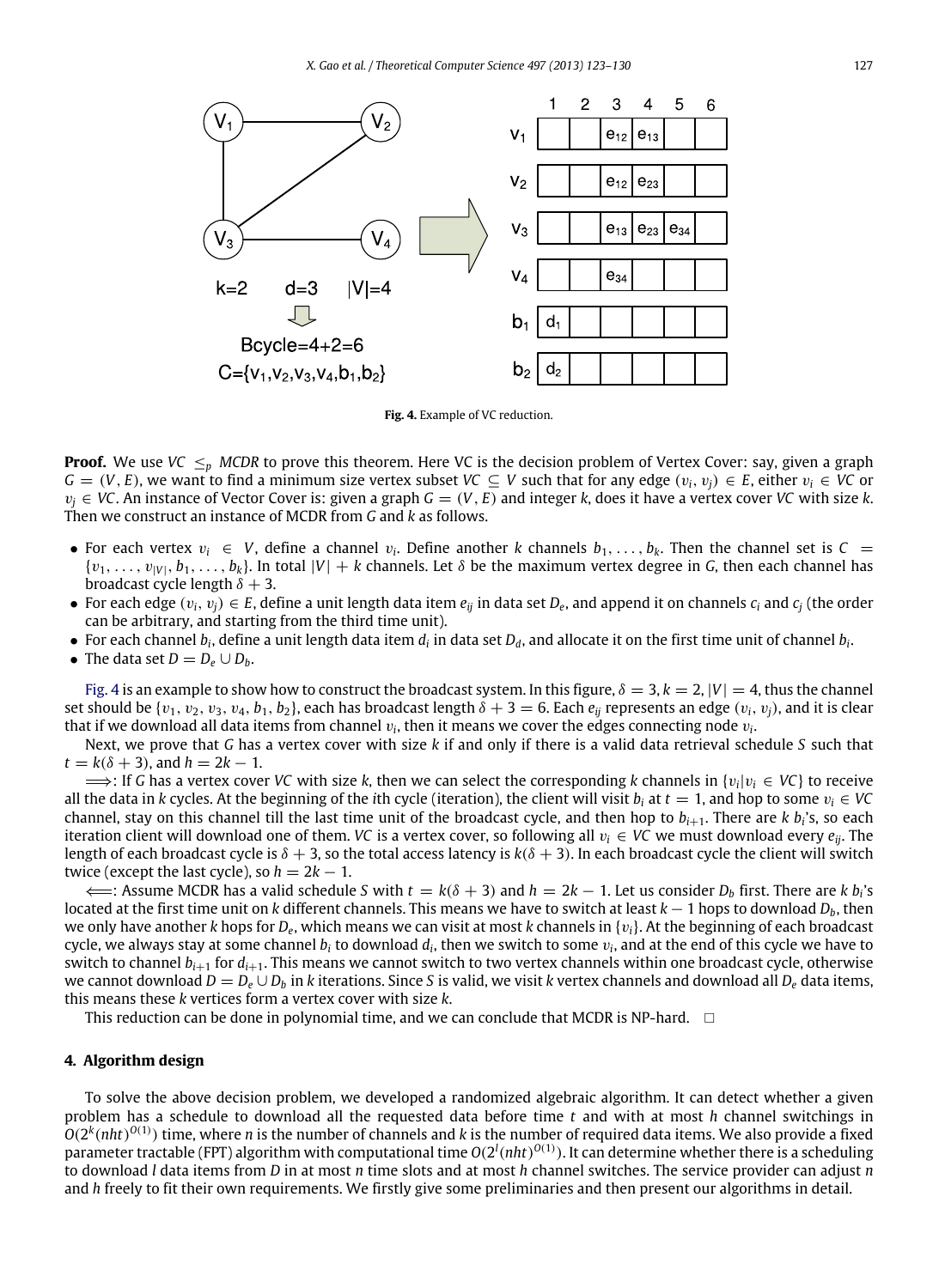## *4.1. Preliminaries*

Here we introduce some notions about group algebra which are not often used in algorithm design.

**Definition 3.** Assume that  $x_1, \ldots, x_k$  are variables in group algebra. Then:

- 1. A *monomial* has format  $x_1^{a_1}x_2^{a_2}\cdots x_k^{a_k}$ .
- 1 2 *k* 2. A *multilinear monomial* is a monomial such that each variable has degree exactly one. For example, *x*3*x*5*x*<sup>6</sup> is a multilinear monomial, but  $x_3x_5^2x_6^3$  is not.
- 3. For a polynomial  $p(x_1,\ldots,x_k)$ , its sum of product expansion is  $\sum_j p_j(x_1,\ldots,x_k)$ , where each  $p_j$  is a monomial, which has a format  $c_jx_1^{a_{j_1}}\cdots x_k^{a_{j_k}}$  with  $c_j$  with respect to its coefficient.
- 4.  $G_2=(\{0,1\},+,\cdot)$  is a field with two elements  $\{0,1\}$  and two operations  $+$  and  $\cdot$ . The addition operation is under the modular of 2 (mod 2).
- 5.  $Z_2^k$  is the group of binary *k*-vectors. Let  $w_0$  denote the all-zeros vector, which is the identity of  $Z_2^k$ , then for every  $v\in Z_2^k$ .  $v^2 = w_0, v \cdot w_0 = v.$

The operations between elements in the group algebra are standard.

### *4.2. Algorithm*

The basic idea of our algebraic algorithm is that for each data item  $d_i \in D$ , where *D* is the query data set, we create a variable  $x_i$  to represent it. Therefore, given  $D = \{d_1, d_2, \ldots, d_k\}$ , we construct a variable set  $X = \{x_1, x_2, \ldots, x_k\}$ . We then design a circuit *Ht*,*h*,*<sup>n</sup>* such that a schedule without conflict will be generated by a multilinear monomial in the sum of product expansion of the circuit. The existence of schedules to download all the data items in *D* from the multiple channels of *C* is converted into the existence of multilinear monomials of *Ht*,*h*,*n*. Replacement of each variable by a specified binary vector can remove all of the non-multilinear monomials by converting them to zero. Thus, the data retrieval problem is transformed into testing whether a multivariate polynomial is zero. It is well known that randomized algorithms can be used to check whether a circuit is identical to zero in polynomial time.

Lemma 1. *There is a polynomial time algorithm such that given a channel c<sub>i</sub>, a time interval [t<sub>1</sub>, t<sub>2</sub>], and an integer m, it constructs a circuit of polynomial*  $P_{i,t_1,t_2,m}$  *such that for any subset*  $D^{'}=\{d_{i_1},\ldots,d_{i_m}\}\subseteq D$  *which has a size of m and is downloadable in* the time interval  $[t_1,t_2]$  from channel  $c_i$ , the product expansion of  $P_{i,t_1,t_2,m}$  contains a multilinear monomial  $x_{i_1}x_{i_2}\cdots x_{i_m}$ .

**Proof.** We can use a recursive way to compute the circuit  $P_{i,t_1,t_2,m}$  in polynomial time.

1.  $P_{i,t_1,t_2,0} = 0$ .

- 2.  $P_{i,t_1,t_2,1} = \sum_j x_j$ ,  $x_j \subseteq X$  and the corresponding data item  $d_j$  is entirely in the time interval [ $t_1, t_2$ ] of channel  $c_i$ .
- 3.  $P_{i,t_1,t_2,l+1} = \sum_j x_j \cdot P_{i,t_1,t_2',l} + P_{i,t_1,t_2',l+1}, d_j$  starts at time  $t_2' + 1$  and ends before time  $t_2$  on channel  $c_i$ .

When computing  $P_{i,t_1,t_2,l+1}$ ,  $x_j$  multiplies  $P_{i,t_1,t_2',l}$  is based on the case that  $d_j$  is downloadable from time  $t_2'+1$  to  $t_2$  in the final phase, and the other *l* data items are downloadable before time  $t'_2$ . The term  $P_{i,t_1,t'_2,l+1}$  is the case that  $l+1$  items are downloaded before time  $t'_2$ . Note that the parameter *m* in  $P_{i,t1,t2,m}$  controls the total number of data to be downloaded.  $\Box$ 

**Definition 4.** A subset of data items  $D' = \{d_{i_1}, \ldots, d_{i_m}\} \subseteq D$  is  $(i, t, h)$ -downloadable if we can download all data items in *D* ′ before time *<sup>t</sup>*, the total number of channel switches is at most *<sup>h</sup>*, and the last downloaded item is from channel *<sup>c</sup><sup>i</sup>* .

<span id="page-5-0"></span>**Lemma 2.** *Given two integers t and h, there is a polynomial time algorithm to construct a circuit of polynomial Fi*,*t*,*h*,*<sup>m</sup> such that* for any (i, t, h)-downloadable subset  $D'=\{d_{i_1},\ldots,d_{i_m}\}\subseteq D$ , the product expansion of  $F_{i,t,h,m}$  contains a multilinear monomial  $(x_{i_1}, \ldots, x_{i_m})$ Y, where Y is a multilinear monomial and does not include any variable in X.

**Proof.** We still use a recursive way to construct the circuit. Some additional variables are used as needed. Without loss of generality, we assume the data retrieval process starts at time 0.

- 1.  $F_{i,t,0,0} = 0$ .
- 2.  $F_{i,t,0,1} = P_{i,1,t,1} \cdot y_{i,t,0,1}$ .
- 3.  $F_{i,t,h'+1,m'+1} = y_{i,t,h'+1,m'+1,0}(\sum_{t'$

The computing of  $F_{i,t,h'+1,m'+1}$  is based on two cases, and we use two variables,  $y_{i,t,h'+1,m'+1,0}$  and  $y_{i,t,h'+1,m'+1,1}$ , to mark them respectively. We now present an algorithm that involves one layer randomization to determine whether there is a schedule to download all the data items in *D* before time *t* and with at most *h* channel switchings.

**Theorem 2.** There is an  $O(2^k(hnt)^{O(1)})$  time randomized algorithm to determine whether there is a scheduling to download *k* = |*D*| *data items before time t and the number of channel switches is at most h, where n is the total number of channels.*

**Proof.** By [Lemma](#page-5-0) [2,](#page-5-0) we can construct a circuit  $H_{t,h,n} = \sum_{i=1}^{n} F_{i,t,h,k}$  in polynomial time. It is easy to see that there is a scheduling for downloading the *k* data items before time *t* and with *h* channel switches, if and only if the sum product expansion of  $H_{t,h,n}$  has a multilinear monomial  $(x_1, \ldots, x_k)Y$ .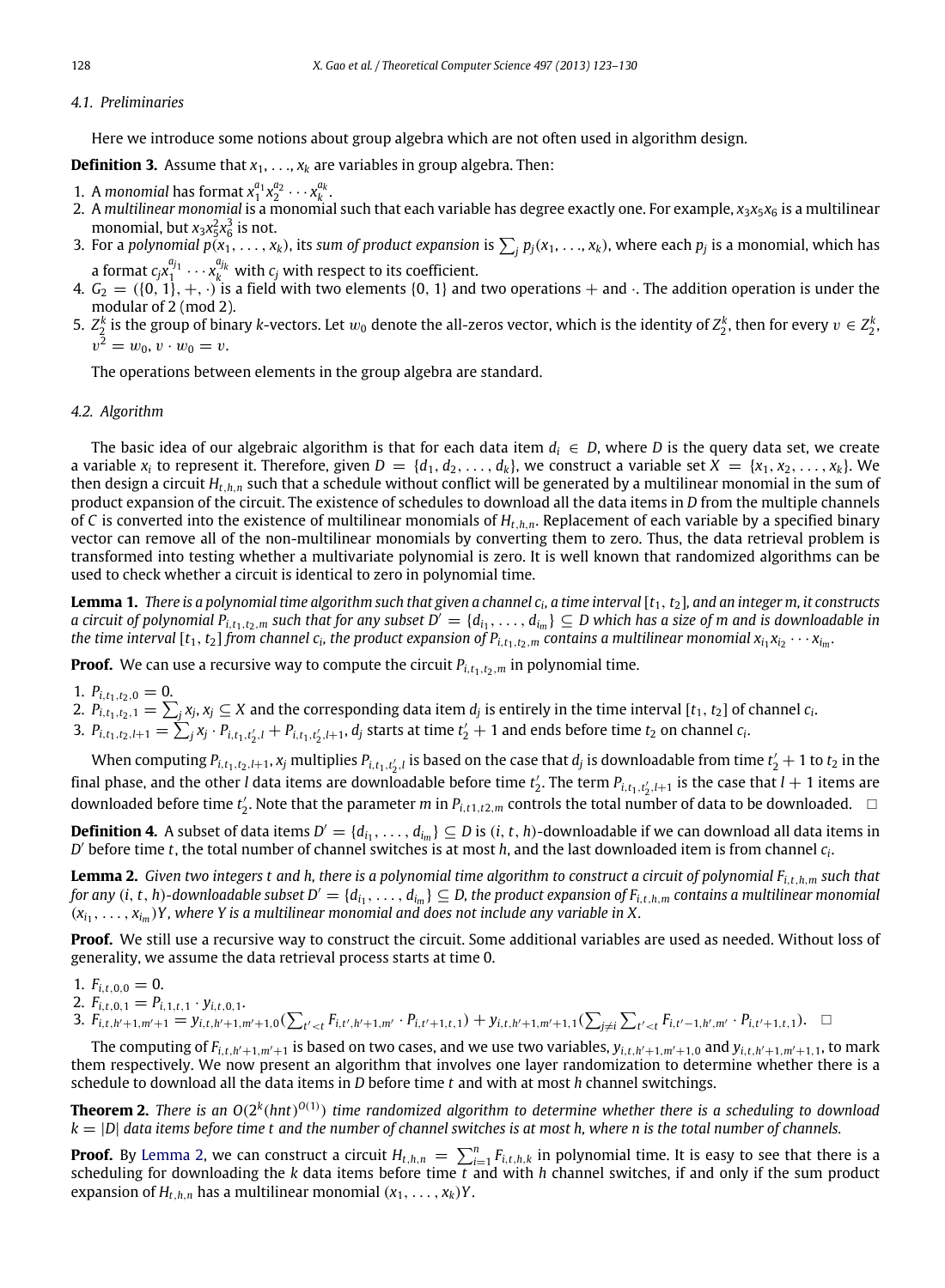Replace each  $x_i$  by a vector  $w_i = w_0^T + v_i^T$ , where  $w_0$  is the all-zeros vector of dimension  $k$ , and  $v_i$  is a binary vector of dimension *k* with its *i*th element 1 and all other elements 0. Assuming  $k = 3$ , we define the following operations:

<span id="page-6-1"></span><span id="page-6-0"></span>
$$
v_a \cdot v_b = \begin{pmatrix} a_1 \\ a_2 \\ a_3 \end{pmatrix} \cdot \begin{pmatrix} b_1 \\ b_2 \\ b_3 \end{pmatrix} = \begin{pmatrix} (a_1 + b_1) \text{ (mod 2)} \\ (a_1 + b_2) \text{ (mod 2)} \\ (a_1 + b_3) \text{ (mod 2)} \end{pmatrix}
$$
 (1)

$$
(v_a + v_b) \cdot v_c = v_a \cdot v_c + v_b \cdot v_c. \tag{2}
$$

By Eqs. [\(1\)](#page-6-0) and [\(2\)](#page-6-1), for any *k*-dimensional binary vector  $w' = w_0 + v$ , we have  $w'^2 = w_0^2 + 2w_0 \cdot v + v^2 = w_0 + v$  $2(w_0 \cdot v) + w_0 = 2(w_0 \cdot v) + 2w_0 = 0$ , because the coefficients are in the field of *G*<sub>2</sub>. The replacement  $x_i = w_i (i = 1, \ldots, m)$ makes all the non-multilinear monomials become zero. Meanwhile, all the multilinear monomials remain non-zero. Hence, it is clear that there is a scheduling to download all the data items in *D* before time *t* and with at most *h* channel switchings if and only if  $H_{t,h,n|x_i=w_i(i=1,...,k)}$  is a non-zero polynomial. The variables in Y make it impossible to have cancelation when adding two identical multilinear monomials, which can be generated from different paths with variables in  $\{x_1, \ldots, x_k\}$ . It is well known that randomized algorithms can be used to check whether a circuit is identical to zero in polynomial time [\[17](#page-7-21)[,9\]](#page-7-22).

The algorithm generates less than 2*<sup>k</sup>* terms during the computing process since there are at most 2*<sup>k</sup>* distinct binary vectors. Therefore, the computational time is  $O(2^k(nht)^{O(1)})$ .  $\Box$ 

*Example.* Let  $H_1 = x_1x_2y_1 + x_2^2y_2$  and  $H_2 = x_1^2y_1 + x_2^2y_2$ . Consider the replacement  $x_1 = w_1 = \binom{0}{0} + \binom{1}{0}$  and  $x_2 = w_2 = {0 \choose 0} + {0 \choose 1}$ . We have the following steps of operations.

$$
H_1|x_1 = w_1, x_2 = w_2 = \left(\binom{0}{0} + \binom{1}{0}\right) \left(\binom{0}{0} + \binom{0}{1}\right) y_1 + \left(\binom{0}{0} + \binom{0}{1}\right)^2 y_2
$$
  
\n
$$
= \left(\binom{0}{0} + \binom{0}{1} + \binom{1}{0} + \binom{1}{1}\right) y_1 + \left(\binom{0}{0} + \binom{0}{1} + \binom{0}{1}\right) y_2
$$
  
\n
$$
= \left(\binom{0}{0} + \binom{0}{1} + \binom{1}{0} + \binom{1}{1}\right) y_1 + \left(2\binom{0}{0} + 2\binom{0}{1}\right) y_2
$$
  
\n
$$
= \left(\binom{0}{0} + \binom{0}{1} + \binom{1}{0} + \binom{1}{1}\right) y_1 + \left(0 + 0 \right) y_2
$$
  
\n
$$
= \left(\binom{0}{0} + \binom{0}{1} + \binom{1}{0} + \binom{1}{1}\right) y_1 + 0
$$
  
\n
$$
= \left(\binom{0}{0} + \binom{0}{1} + \binom{1}{0} + \binom{1}{1}\right) y_1
$$
  
\n
$$
\neq 0
$$
  
\n
$$
H_2|x_1 = w_1, x_2 = w_2 = \left(\binom{0}{0} + \binom{1}{0}\right)^2 y_1 + \left(\binom{0}{0} + \binom{0}{1}\right)^2 y_2
$$
  
\n
$$
= \left(\binom{0}{0} + \binom{1}{0} + \binom{1}{0}\right) y_1 + \left(\binom{0}{0} + \binom{0}{1} + \binom{0}{1}\right) y_2
$$
  
\n
$$
= \left(2\binom{0}{0} + 2\binom{1}{1}\right) y_1 + \left(2\binom{0}{0} + 2\binom{0}{1}\right) y_2
$$
  
\n
$$
= (0 + 0)y_1 + (0 + 0)y_2
$$
  
\n
$$
= 0.
$$

 $H_1$  is a polynomial that contains a multilinear monomial. It becomes nonzero after replacement.  $H_2$  is a polynomial without multilinear monomials. It becomes zero after the replacement. If we just download a subset of *l* data items from set *D*, we have the following theorem that involves two layers of randomization.

**Theorem 3.** There is an O(2 $^l$ (hnt)<sup>O(1)</sup>) time randomized algorithm to determine whether there is a scheduling to download l data *items from D in at most t time units and at most h channel switches.*

**Proof.** By [Lemma](#page-5-0) [2,](#page-5-0) we can construct a polynomial  $H_{t,h,l} = \sum_{i=1}^l F_{i,t,h,l}$  in polynomial time. Replace each  $x_i$  by a vector  $w_i = w_0^T + v_i^T$ , where  $w_0$  is the all-zeros vector of dimension *l*, and  $v_i$  is a random distinct vector of dimension *l*. The replacement  $x_i = w_i$  ( $i = 1, \ldots, k$ ) makes all monomials which have non-multilinear monomial in the *x* part become zero.

Therefore, there is a scheduling to download *l* data items from *D* before time *t* and with the number of switches no more than h if and only if  $H_{t,h,k|x_i=w_i\;(i=1,...,k)}$  is not a zero polynomial in the field of  $G_2.$  Assume that the product expansion of  $H_{t,h,l}$ has a multilinear monomial  $(x_{i_1},\ldots,x_{i_l})$ Y, where Y is a multilinear monomial with variables not in  $x_1,\ldots,x_k.$  For a series of